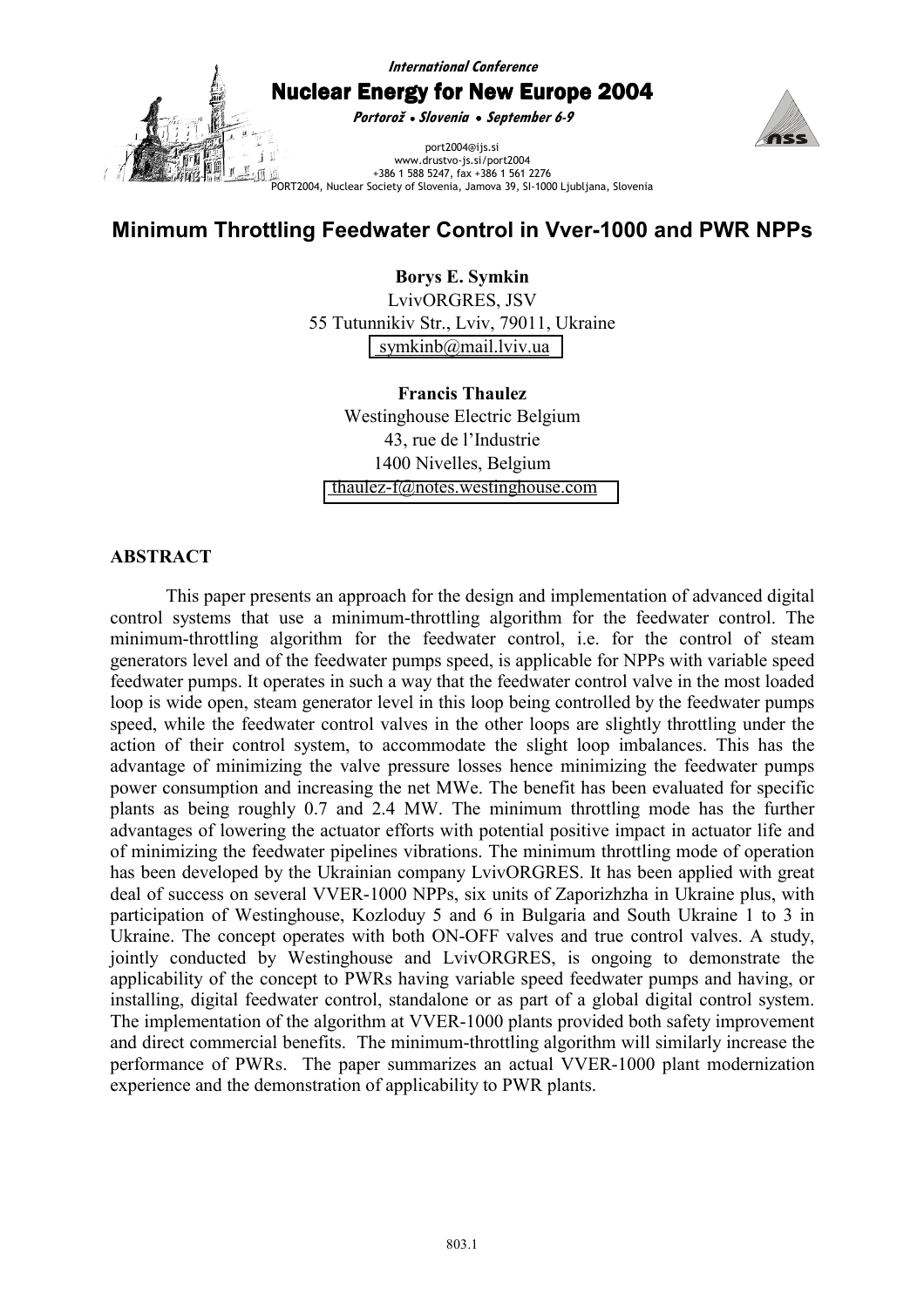#### 803.2

## **1. INTRODUCTION**

Feedwater control systems remain the center of attention for the control system experts in the Commonwealth of Independent States (CIS) and Western countries. The reason for such interest is their importance in power units' safety, which is reflected in classification of these systems, that is, 3N class according to the classification for Russian-design plants (Ref. [2] and [3]) and category B per IEC 1226 (Ref. [1]), i.e. systems important for safety. In fact, failure of these systems, even in unit steady operating modes, could lead to initiation of events sequences such as reactor trips or turbine trips and, for VVERs, reactor coolant pumps trips, which challenges the operators and impact unit availability. Since their stability and regulation effectiveness determine whether the transient would result in a unit shut-down, heavy burden is imposed on these systems in dynamic modes.

Feedwater control systems, including steam generators level regulators and turbine driven feedwater pumps regulators, affect the unit safety as well as its efficiency and other operational behavior issues.

This article introduces an innovative feedwater control system developed for VVER reactors by the Ukrainian company LvivORGRES and being jointly studied by LvivORGRES and Westinghouse for VVER and PWR reactors.

## **2. MINIMUM THROTTLING ALGORITHM FOR VVER PLANTS**

VVER-1000 reactors are equipped with four horizontal steam generators. One characteristic of these important reactor features is the dynamics in level variations in case of imbalance transients between steam and feedwater flows, and strict requirement to regulating control effectiveness. Units' performance requirements are greatly significant because VVER units should remain operational when one or two loops are cut off, one of two turbine driven feed water pumps are off, in cases of net load trips, partial load drops and turbine runbacks. Accordingly, prescribed accuracy of level regulating control must be achieved during all design normal operation transients.

The VVER units level regulating control task becomes even more complex as a result of certain operational features of feed water control valves manufactured in Russia. These are the unbalanced vane valves having an asynchronous three-phase motor actuator with a power of 5.6 kW that does not allow for frequent ON-OFF cycles.

Currently most VVER units are equipped with analog control systems hardware, which do not allow the implementation of complex regulation processes. At these units, steam generator regulating system performs marginal functions; therefore, not providing automation in all operational modes. At such units, the turbine driven feedwater pump speed regulators act to maintain pressure drop at the feedwater control valves. Pressure differential allows for certain margin of flow for balancing the disturbances. In order to reduce steam flow to turbine driven feedwater pumps, thus, increasing power generation, even in analog control systems, LvivORGRES suggested maintaining pressure drop proportional to load squared, as opposed to keeping it constant.

The transition from analog to digital regulating control hardware has led to the control algorithms upgrade. First implementation of digital steam generators control system for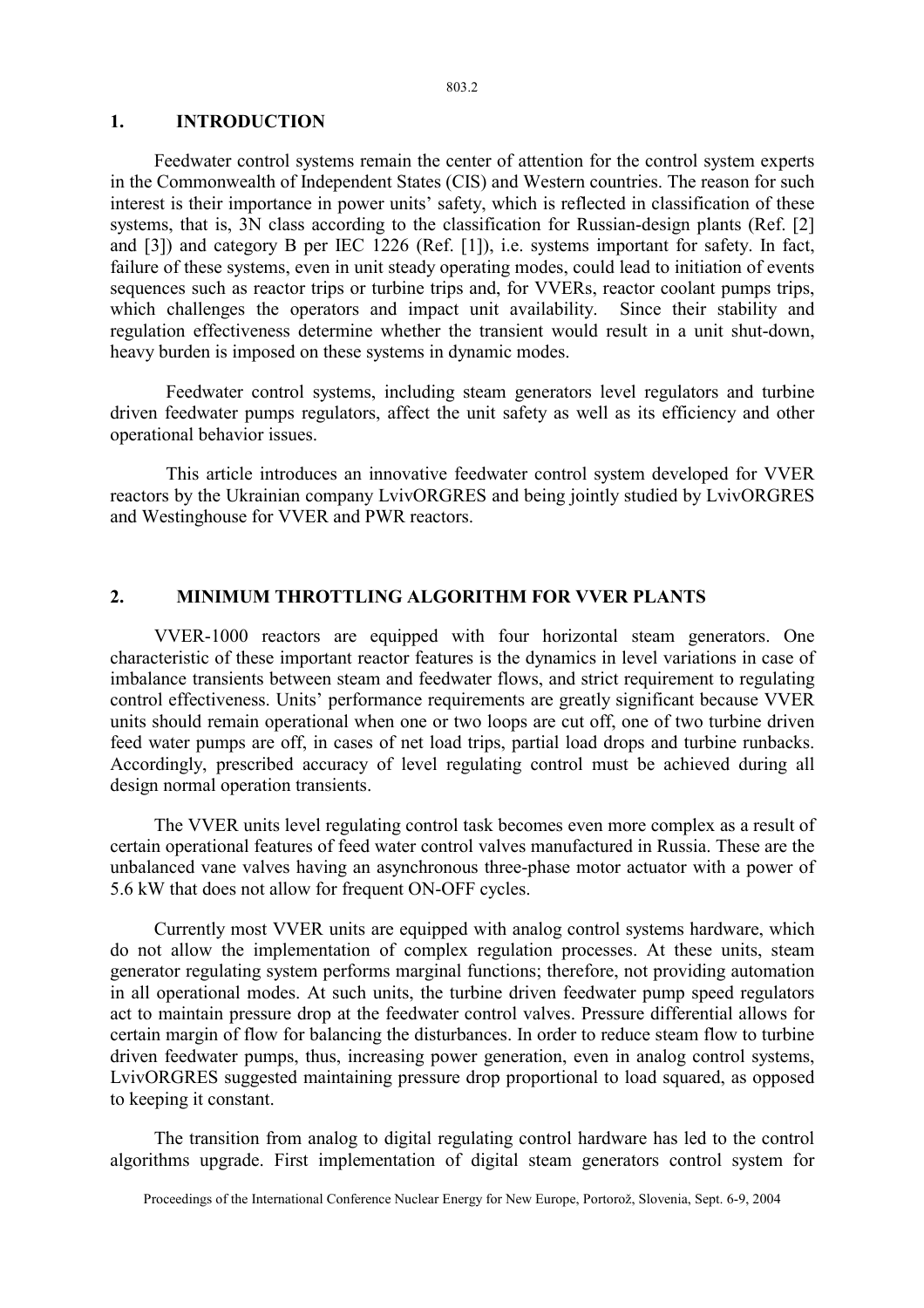VVER-1000 units was performed in 1985, utilizing ASYT-1000-2 hardware manufactured by Monolit, a Ukrainian company in Kharkov (Ref. [4]).

At that time, the first system, which used feedwater control valves minimum throttling concept, was applied. In essence, steam generators feedwater control is being performed with almost wide-open feedwater control valves.

The valve of the most loaded steam generator, or of the steam generator with the highest hydraulic resistance of the feed water line, is wide open, and the level in this steam generator is maintained by controlling the turbine driven feedwater pumps output, while the valves of the other steam generators are slightly throttling under the action of their control system.

During this process, at rated load, pressure drop at the feed water control valves is reduced which allows increasing the unit power output (0.7 MW and 2.4 MW in specific examples) due to the steam supply decreasing to the turbine driven feedwater pumps.

Therefore, it was for the first time for a VVER unit that the modulating control system performs its function of plant parameters control and, at the same time, generates power by itself. In addition to this, minimum throttling is important as far as safety is concerned. That is, reduction of pressure differential at vane valves decreases adjustment forces applied to the actuator, which increases its lifetime and reliability. The absence of throttling in valves reduces feedwater pipelines vibration and erosive wear of valve gates and seats.

For example, at Khmelnitsky NPP, commissioned in 1987 and equipped with an analog control system, the erosive wear reached its limit, which necessitated the valve replacement, while no such action was required due to no erosive wear detection at Zaporizhzha NPP, commissioned three years earlier and since 1985 using the digital feed water control system in minimum throttling mode.

Starting with first implementation of the minimum throttling mode, several enhancements have been introduced, specifically

- Load range, for which minimum throttling is performing reliably, was defined
- System automatic readjustment, following load change, was implemented
- Automatic transition from minimum throttling mode to pressure differential control mode, in case load decreases, was implemented.

The most significant improvement in the base concept was its modification for unit safe performance in case of failure of a fail-as-is feedwater control valve. If a malfunction of one of the main feedwater control valves is detected, the system switches from controlling the level in the corresponding steam generator to maintaining its level in the steam generator by controlling turbine driven feedwater pumps output. Furthermore, to provide control margin that allows to compensate disturbances for the remaining steam generators, the system opens the bypass feedwater control valves for these steam generators and closes the bypass feedwater control valve at the steam generator with failed main feedwater control valve. The enhancement described above has prevented several unit trips.

This digital steam generator regulating control system has been implemented at commercial units with К-60/1500-2 turbines and proved itself in a long run. Such commercial units include six (6) units at Zaporizhzha NPP in Ukraine and two (2) units at Kozloduy NPP in Bulgaria.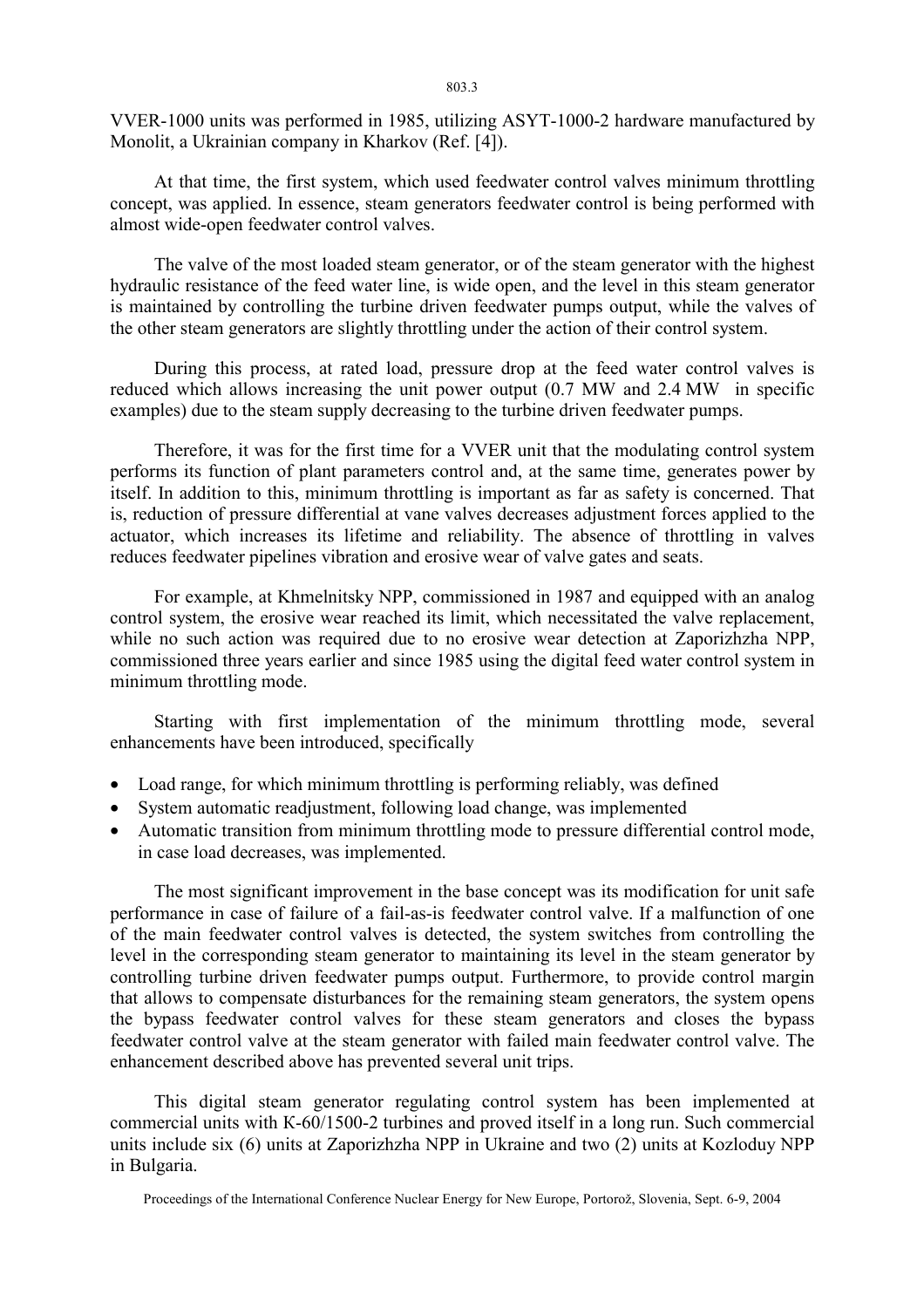However, there are several drawbacks related to the minimum throttling systems original design process by LvivORGRES. The major shortcoming is that all technical issues have been resolved empirically through conducting multiple tests at power production units and accumulating the operational experience over the years. No stability rated analysis were performed, nor was the process dynamics verified using scaled models. Moreover, hardware and software, intended for the corresponding type of scale modeling, were not developed at that time either. It is worth noting, though, that LvivORGRES has participated in startup and adjustment activities at many power units and gathered vast experimental data related to VVER unit operational dynamics, which established the basis for subsequent research.

## **3. ADVANCED STEAM GENERATOR FEEDWATER CONTROL SYSTEM FOR VVER PLANTS**

The cooperation between LvivORGRES and Westinghouse began in 1994. The first joint project was the replacement of the feedwater control valves with Western-type pneumatic valves at two Kozloduy power units. Westinghouse defined the feedwater control valves design, while LvivORGRES developed Technical Specification for new control system interface and performed system adjustment.

In 1996 within commission of European Community TACIS scope, a tender was opened for feedwater system modernization for South-Ukraine NPP Units 1 and 2. In preparation to this tender, Westinghouse Electric Belgium (WEB) realized that the best technical solution would be the application of digital control system with LvivORGRES functional design along with the improvements which are the basis of Westinghouse advanced digital feed water control system implemented at a number of European and US NPPs. Such innovative approach to algorithms became one of the decision elements for the Tacis experts to grant this project to Westinghouse.

The WEB project involved the supply of motor operated feed water control valves, with two French subcontractors, Emerson (Fisher-Rosemount) for the valves and Bernard for the motors (pneumatic operator was excluded by the specification). The valves are pressure equilibrated, which permits to minimize the power of the actuator. The design of combination of valve with motor actuator was developed specifically for this project. The motor actuator is specified to introduce no limit on the number of actuations. Nevertheless, endurance qualification was performed. The positioner is designed to respond to a continuous position demand 4-20 MA (as opposed to ON-OFF design). Positioning speed is a function of position error, decreasing for small errors.

The control cabinets were manufactured in European community with the WDPF design and programming was performed by the Ukrainian company Westron.

The modern design process was utilized for the project. It included several revisions of the functional design by WEB and by the Tacis experts, system verification and validation. A plant model was designed for the system closed loop testing. This model includes all unit equipment and unit control systems that may affect the feed water control system in transients such as:

- Reactor with rod control, power regulator and power limiting protection system
- Reactor coolant loops and pumps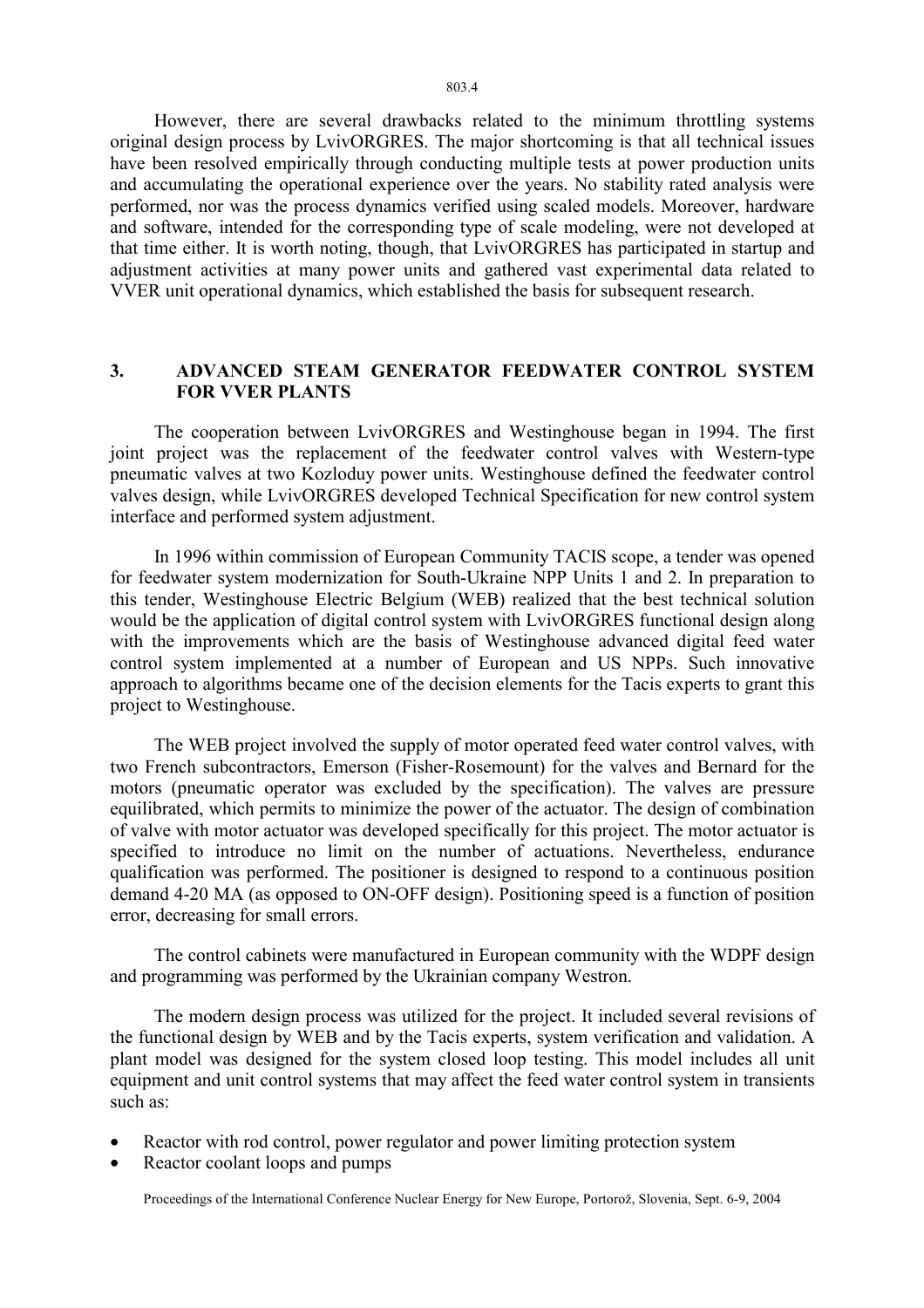- Steam generators
- Steam collector with relief valves to atmosphere and to condenser and with appropriate regulators
- Turbine with digital electro-hydraulic governing system
- House steam supply collector with interlocks and pressure regulators
- Deaerators with level and pressure regulators
- Turbine driven feed water pumps
- Feed water pipelines and feed water control valves with actuators and positioners

The plant model performance under different transients was verified using experimental dynamic of VVER-1000 units. Special model verification report shows high model accuracy and its suitability for feed water system closed loop testing.

Plant model interfaced with target controller cabinet in real time mode using the reflective memory tools. This allowed control system adjustment and closed loop testing on the design stage. It made it possible to minimize scope of system testing on site after first successful transient tests proved the model accuracy.

The design package which includes more than 40 documents was submitted to Tacis experts and to Ukrainian nuclear authorities. As the result of licensing the system design, the system was approved for installation and commissioning (Ref. [5]).

During system commissioning at South-Ukrainian NPP units 1 & 2, the reactor coolant pump trip operation mode switchovers and turbine 300 MW load reduction transients were tested. During these tests and during a real turbine trip transients in the period of system trial operation, the control system ensured control of the steam generators level in the design limits.

Figure 1 illustrates the performance of the minimum throttling algorithms during the control system switchover from pressure drop regulating mode to minimum throttling mode at South Ukraine NPP. During the transfer process the feed water pumps admission valves closed from 85 to 79 percents, the feedwater control valves opened from 75 to about 100 percents and pressure drop decreased from  $16 \text{ kg/cm}^2$  to 8 kg/cm<sup>2</sup>. Steam generators levels during transfer did not change.

The feedwater control system and feed water control valves now operate on South Ukraine NPP units 1 and 2 after successful completion of the startup following their installation. This unit is expected to have, as a result, significantly increased availability. Unreliable ON-OFF valves requiring motor water spray cooling are replaced by very reliable continuous positioning control valves with low power actuator and no limit on number of actuations. A very sophisticated control system permits the unit to operate with minimized losses in the minimum throttling mode and enables to accommodate without reactor trip and without operator action a large number of situations, operation with loop out of service, operation with feedwater control valve failure in one loop, reactor coolant pump trip and startup, feed water pump trip, load variations, partial turbine trip, turbine trip, net load trip, sensor failure and processor failure.

A design approach similar to the one described above was adopted for South-Ukraine NPP Unit 3. The successful implementation of Unit 1 and 2 systems was the basis of the intention of the NPP management to apply analogous reconstruction at Unit 3. Similar feedwater control valves were purchased and Westron was ordered to supply the digital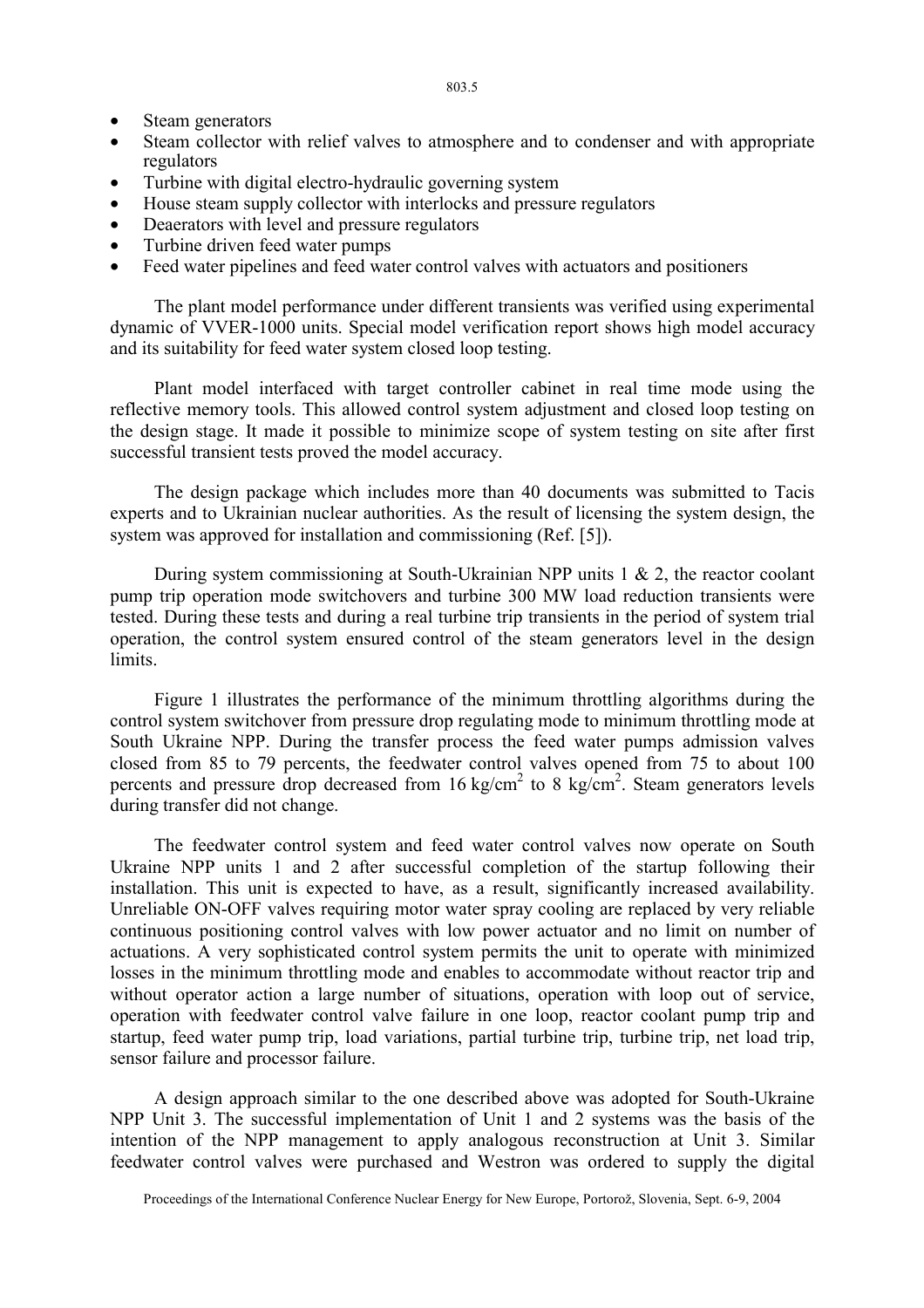system for which a new hardware platform based on Westron's "Vulkan-M" complex was applied. LvivORGRES carried out functional design and functional software design. The activities at Unit 3 included the complete set of design modeling test tasks since Unit 3 differs from the rest of the South-Ukraine units and Zaporizhzha units by the turbine type К-60/3000 and secondary side technological process. System implementation was accomplished in 2003, proving the applicability of the minimum-throttling mode to all types of VVER reactor units.





Proceedings of the International Conference Nuclear Energy for New Europe, Portorož, Slovenia, Sept. 6-9, 2004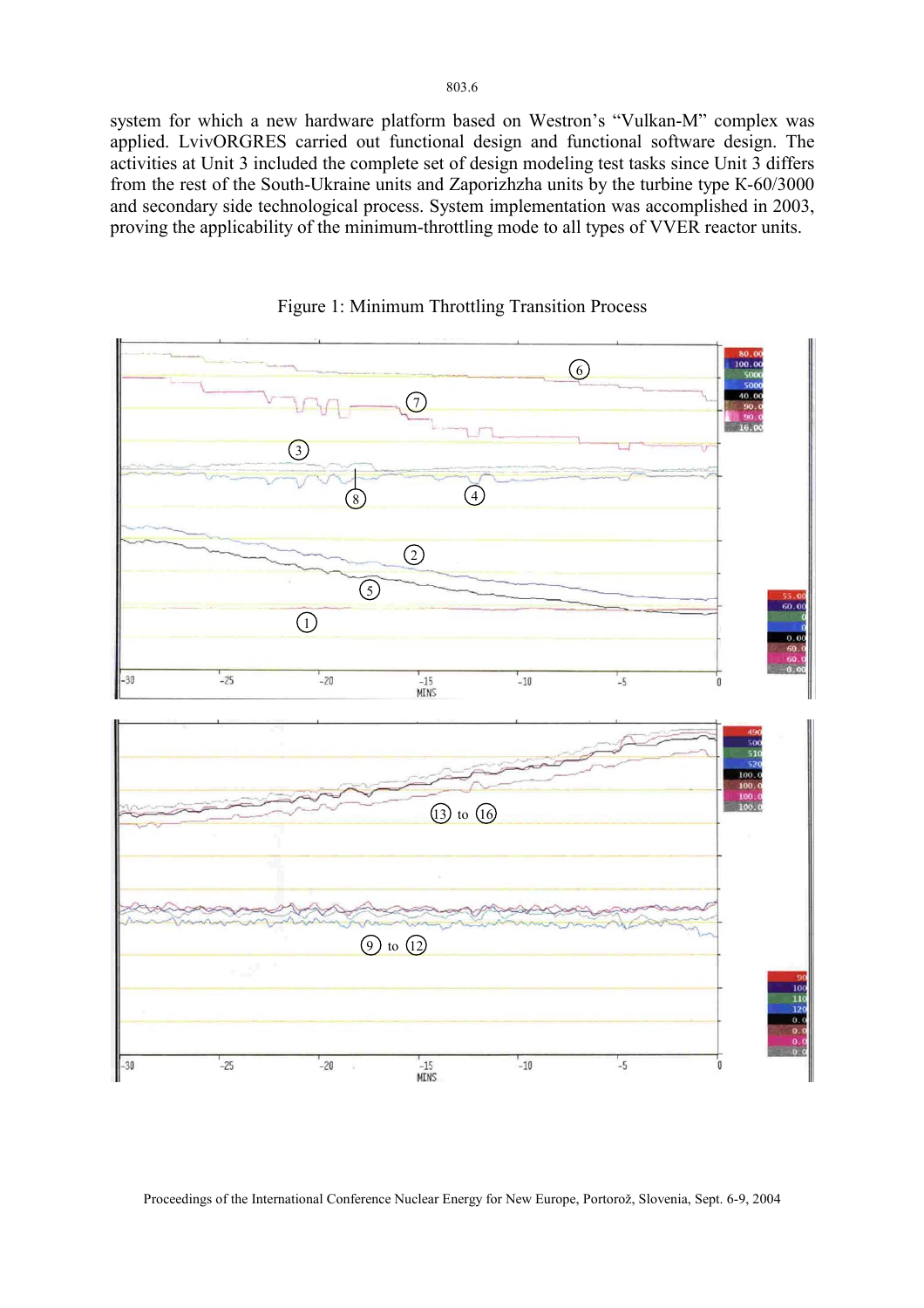| $N^{\circ}$    | <b>Recorded Parameter</b>                       | Units              | <b>Scale</b> |
|----------------|-------------------------------------------------|--------------------|--------------|
|                | Steam pressure                                  | kg/cm <sup>2</sup> | 55-80        |
| $\overline{2}$ | Feedwater pressure                              | kg/cm <sup>2</sup> | 60-100       |
| 3(4)           | Feedwater flow after feedwater pump A (B)       | $m^3/s$            | $0 - 5000$   |
| 5              | Feedwater/steam headers $\Delta p$              | kg/cm <sup>2</sup> | $0 - 40$     |
| 6(7)           | Pump A (B) steam control valve lift             | $\frac{0}{0}$      | 60-90        |
| 8              | Steam pressure at turbo-pump inlet              | kg/cm <sup>2</sup> | $0 - 16$     |
| 9              | Steam generator 1 level                         | mm                 | 90-490       |
| 10             | Steam generator 2 level                         | mm                 | 100-500      |
| 11             | Steam generator 3 level                         | mm                 | 110-510      |
| 12             | Steam generator 4 level                         | mm                 | 120-520      |
| 13 to 16       | Loop 1 (2) (3) (4) feedwater control valve lift | $\%$               | $0 - 100$    |

## Recorded Parameters

## **4. DEMONSTRATION OF APPLICABILITY OF MINIMUM THROTTLING FOR PWR PLANTS**

The minimum-throttling mode implementation experience at VVER power units and obvious commercial benefits in using such mode of operation, as well as interest expressed by certain PWR NPPs managements, were the bases to initiate a demonstration program for the PWR reactors by Westinghouse, with the participation of LvivORGRES. Besides the apparent differences in dynamic factors between horizontal and vertical steam generators, the following issues have been considered with respect to system stability.

- Use of the cascading control algorithms for steam generator feed water control as opposed to three-signals algorithm customary for VVER units
- Implementation of pneumatic and hydraulic fast-acting actuators for feed water control valves and turbine driven feed water pumps.

A first step has been conducted in which a simplified steam generator and control system prototype, implemented in Mathlab Simulink environment, has been employed. The results of the modeling research at this stage prove the possibility of system applications for the PWR units. Especially beneficial for system stability is absence of the dead zone in control systems with pneumatic/hydraulic actuators which are mandatory in control systems with ON-OFF electrical actuators. Minimum throttling mode successfully interacts with cascading algorithm of the steam generator feed water control which allows to minimize redesign to currently used PWR units control systems. As a result of the first stage, the system structure has been defined for implementation at the second stage of demonstration on the Westinghouse simulation platform. This second stage, which is ongoing, consists of the further demonstration-with full-scale computational model by Westinghouse.

## **5. CONCLUSIONS**

For VVER-1000 NPPs, the minimum throttling feedwater control algorithms are demonstrated to operate successfully and achieve a unit output power increase while minimizing the duty of the feedwater control valves and the feedwater piping vibrations. Work for demonstration of applicability to PWR reactors, is in good progress.